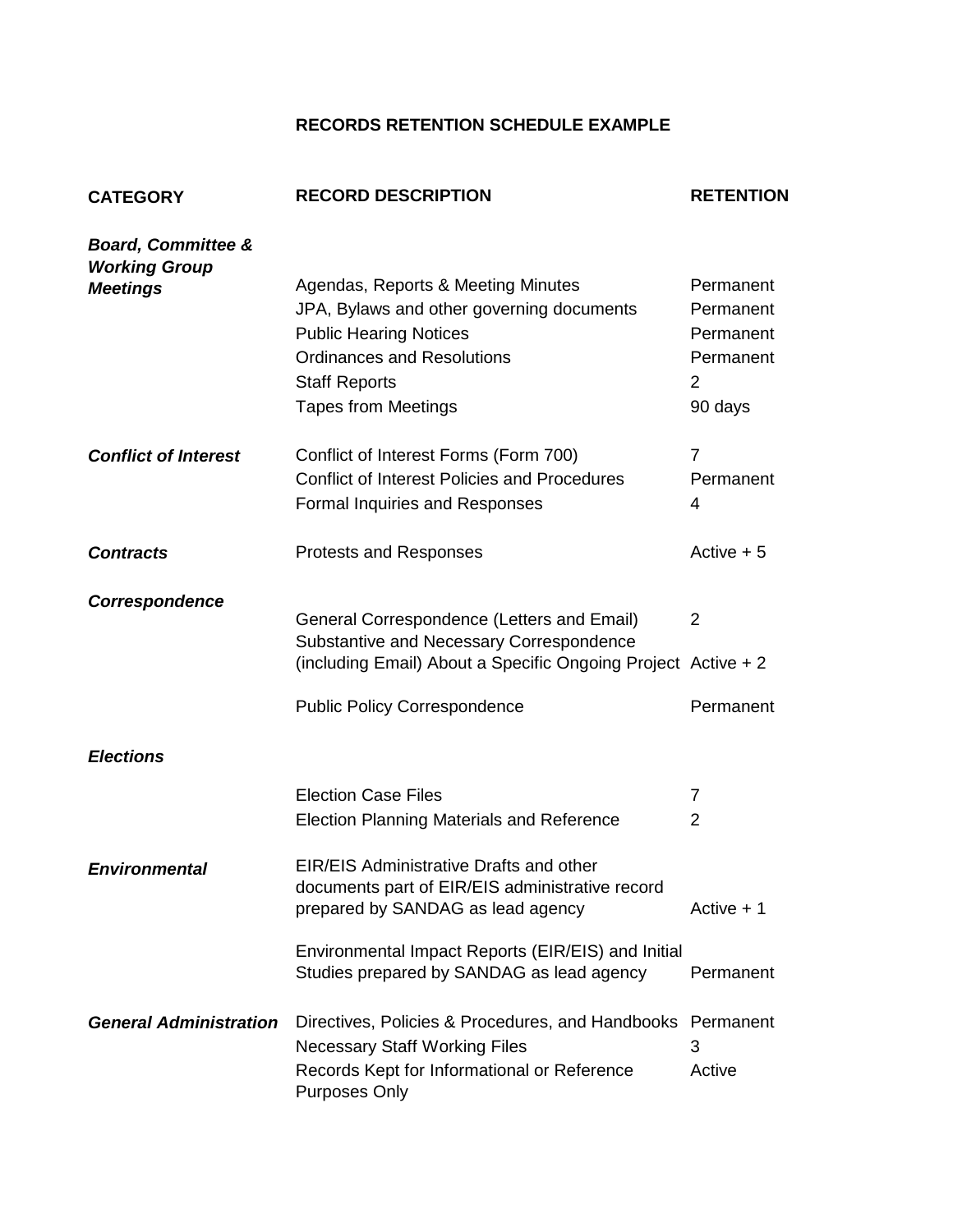|                                                   | <b>Staff Meeting Notices &amp; Agendas</b>                                                                                                                                                                                              | $\overline{2}$                                                                                                |
|---------------------------------------------------|-----------------------------------------------------------------------------------------------------------------------------------------------------------------------------------------------------------------------------------------|---------------------------------------------------------------------------------------------------------------|
| <i><b>Insurance</b></i>                           | <b>Claims Against RTPA</b>                                                                                                                                                                                                              | Active $+5$                                                                                                   |
| <b>Language Assistance</b><br><b>Program</b>      | Program Policy and Procedure Documents<br><b>Translated Significant RTPA Documents</b><br><b>Translated Non-Significant RTPA Documents</b>                                                                                              | Permanent<br>Permanent<br>$2$ to $3$                                                                          |
| <b>Legal and Legislation</b>                      | <b>Board Actions</b><br><b>Claims Settlement Agreements</b><br>Failed legislation (Back-up)<br>FPPC Documentation (other than Form 700)<br><b>Legal Opinions</b><br><b>Legislation Pending</b><br>Lobbyist Correspondence               | Permanent<br>Active +10<br>2<br>5<br>Permanent<br>2<br>3                                                      |
|                                                   | <b>Litigation Files</b><br><b>Public Records Requests</b><br>Quarterly Lobbying Reports & Registration<br><b>Materials</b><br>Successfully obtained legislation (Back-up)                                                               | Active $+2$<br>2<br>Permanent<br>10                                                                           |
| <b>Public Relations and</b><br><b>Information</b> | <b>Advertising and Graphics</b><br>Brochures, Reports, etc.<br>Lectures and Speeches (Miscellaneous)<br><b>Newsletters</b><br><b>Press Releases</b><br><b>Public Ceremonies and Event Preparation</b><br><b>Public Records Requests</b> | 2<br>$\overline{2}$<br>$\overline{2}$<br>$\overline{2}$<br>$\overline{2}$<br>$\mathfrak{p}$<br>$\overline{2}$ |
| <b>Safety</b>                                     | <b>Records of Safety Training</b>                                                                                                                                                                                                       | 3                                                                                                             |
| <b>Transportation</b>                             | TDM (Rideshare, Vanpool, Guaranteed Ride<br>Home)                                                                                                                                                                                       | 10                                                                                                            |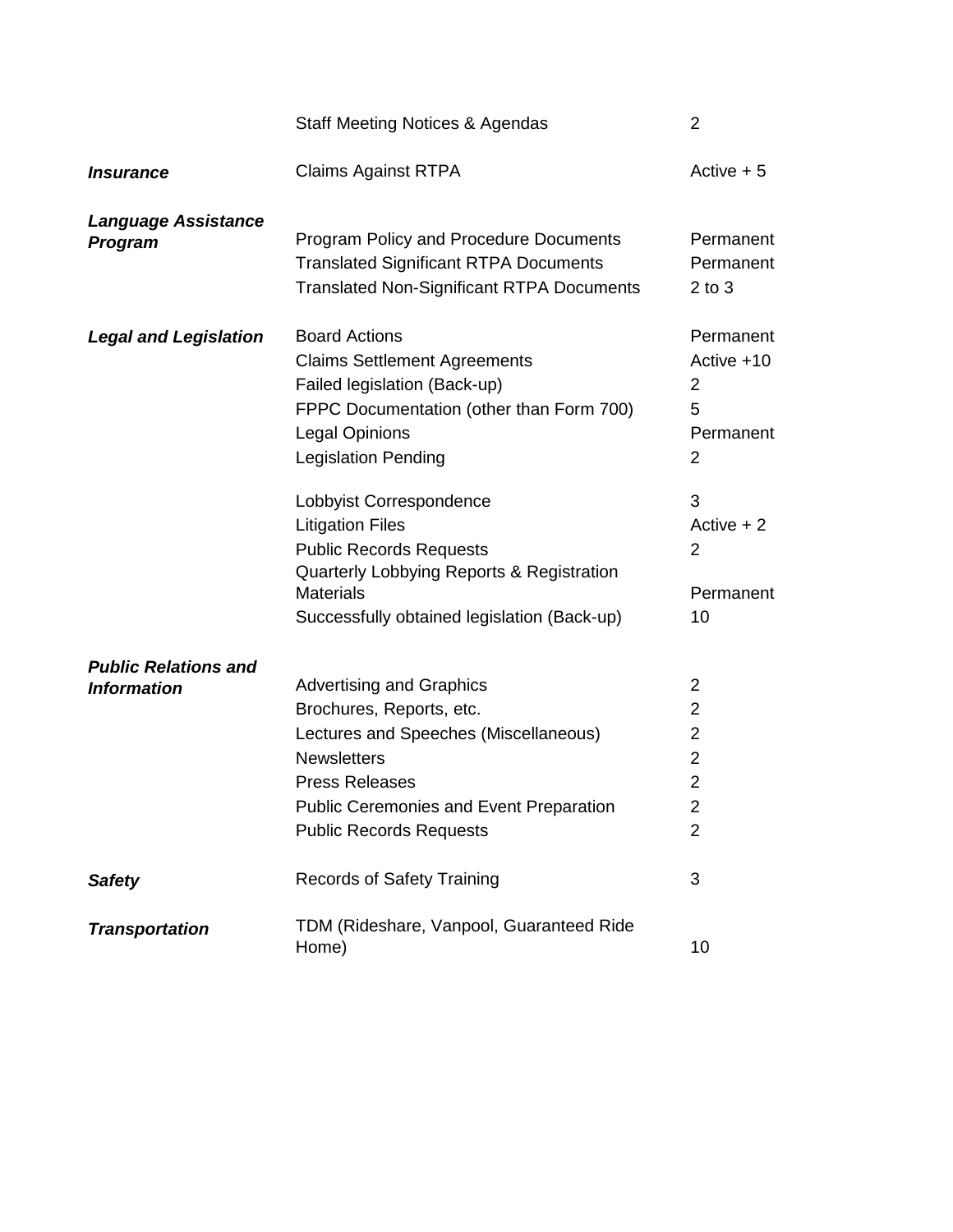## **RESPONSIBLE OFFICE COMMENTS**

| Clerk of the Board/Comm.<br>Clerk of the Board/Comm.<br>Clerk of the Board/Comm.<br>Clerk of the Board/Comm.<br>Clerk of the Board/Comm.<br>Clerk of the Board/Comm.<br>Clerk of the Board/Comm.<br><b>Executive Director</b><br><b>Executive Director</b> | 5 years if repealed or found invalid                                                                                                                   |
|------------------------------------------------------------------------------------------------------------------------------------------------------------------------------------------------------------------------------------------------------------|--------------------------------------------------------------------------------------------------------------------------------------------------------|
| <b>Executive Director</b>                                                                                                                                                                                                                                  | Active until project complete                                                                                                                          |
| Employee sending or receiving<br>original<br>Employee sending or receiving<br>original<br>Employee sending or receiving<br>original                                                                                                                        | Except CC: version of correspondence<br>Active until project complete; Except CC:<br>version of correspondence<br>Except CC: version of correspondence |
| <b>Executive Director</b><br><b>Executive Director</b>                                                                                                                                                                                                     | Working papers and records related to<br>support of / opposition to statewide<br>measures                                                              |
| Responsible Project Manager                                                                                                                                                                                                                                | Active until all mitigation measures<br>complete                                                                                                       |
| Responsible Project Manager                                                                                                                                                                                                                                |                                                                                                                                                        |
| <b>Executive Director</b><br><b>Staff Utilizing Record</b><br><b>Staff Utilizing Record</b>                                                                                                                                                                |                                                                                                                                                        |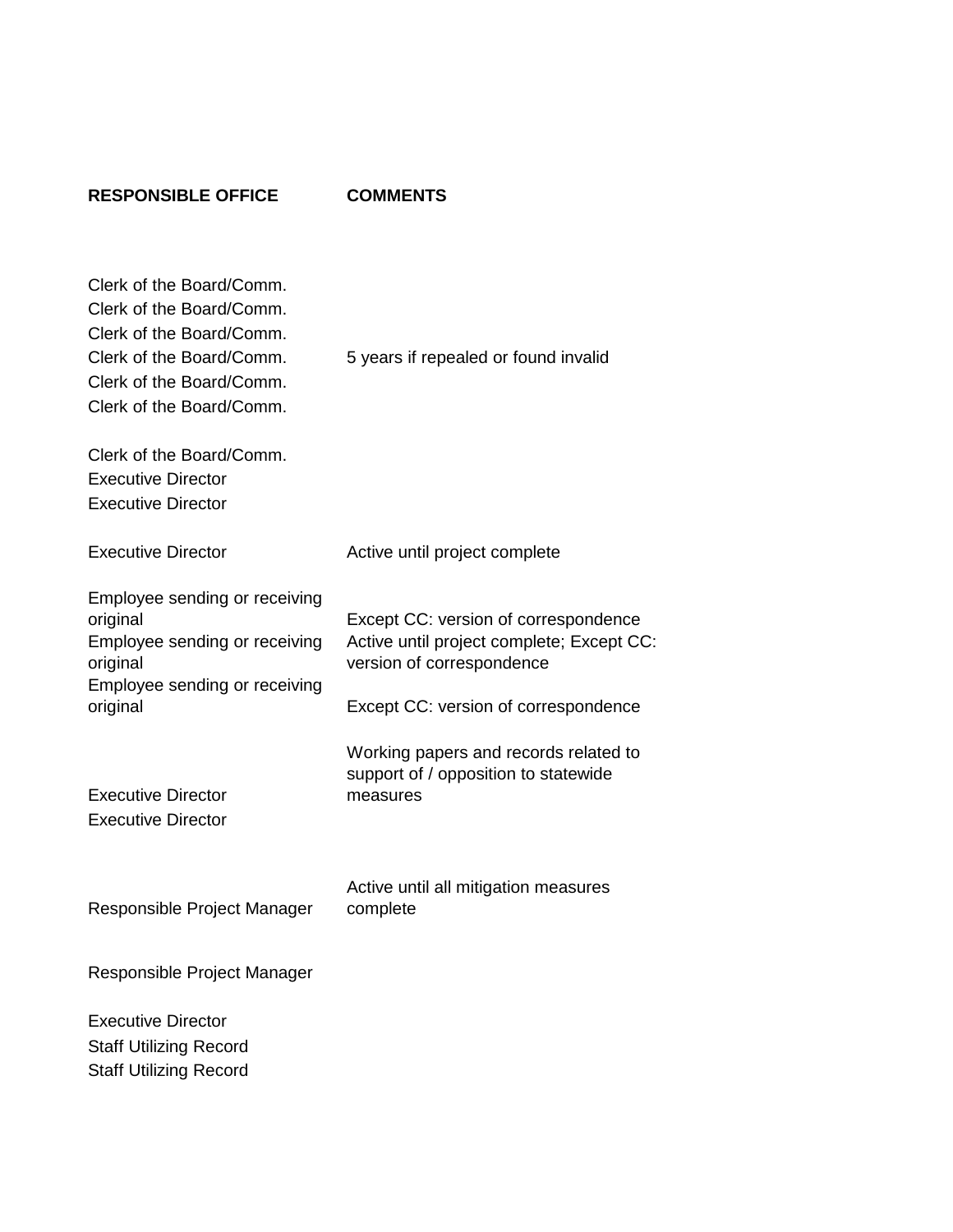supervisors and Managers

Executive Director **Active until litigation complete** 

Planning Director

Executive Assistant

Executive Director Executive Director Executive Director Executive Director

Executive Director

Executive Director

Planning Director **Policy, Board Minutes, etc.** Planning Director Refer to relevant record category

Executive Director **Active until project complete** 

Contract salary and financial reporting information Executive Director **Active until litigation complete** 

Executive Director Executive Director Executive Director

Executive Director Executive Director Executive Director Executive Director Executive Director Executive Director Executive Director

Director of Finance and Admin.

Associate Transportation Planner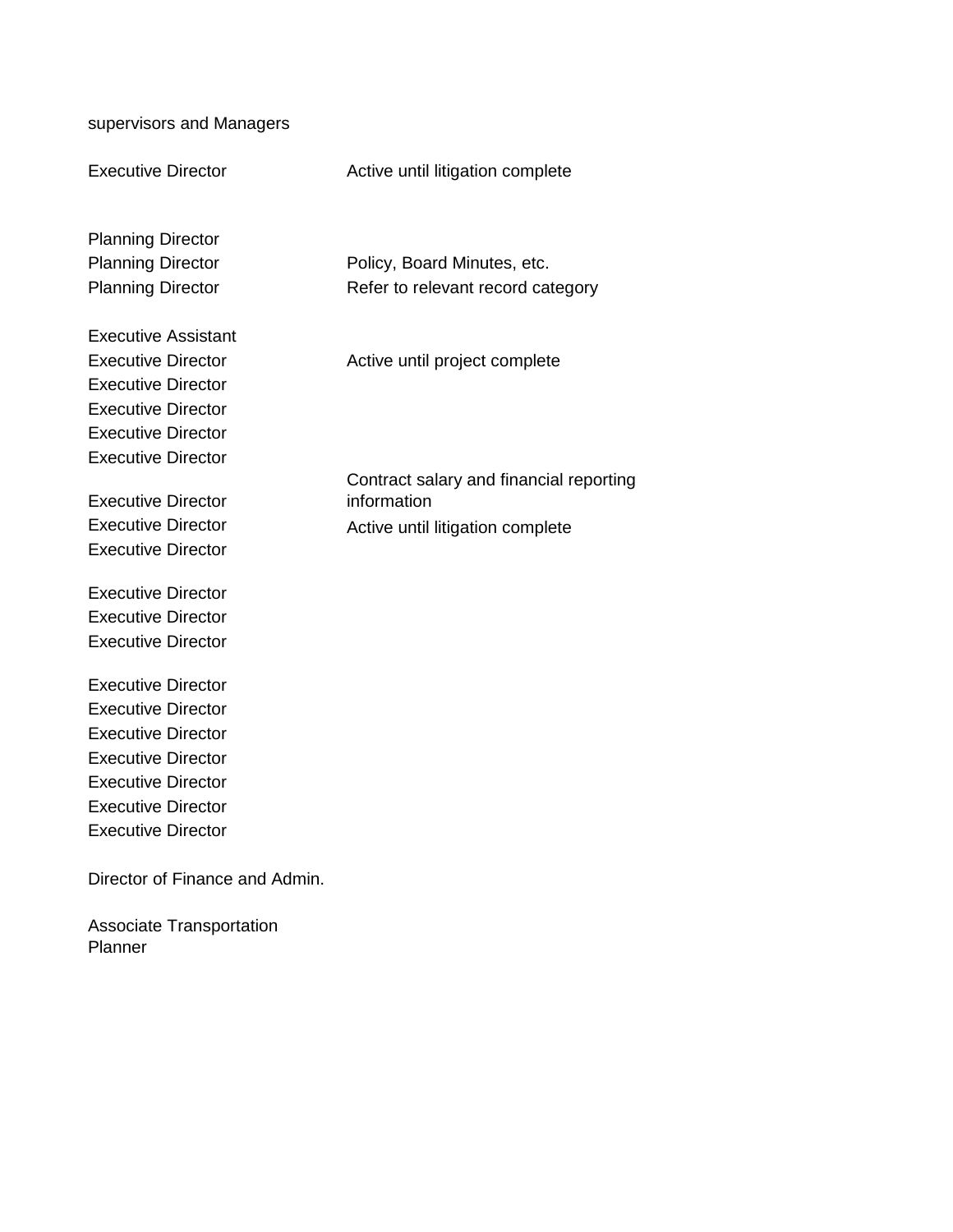## **LEGAL CITATION**

GC 34090, GC 60201

GC 60201 GC 34090 GC 34090.7

GC §81009 FPPC

CCP 337.2; B&P 7042.5

GC 81009

GC 34090; CEQA **Guidelines** 

GC 34090; CEQA **Guidelines**